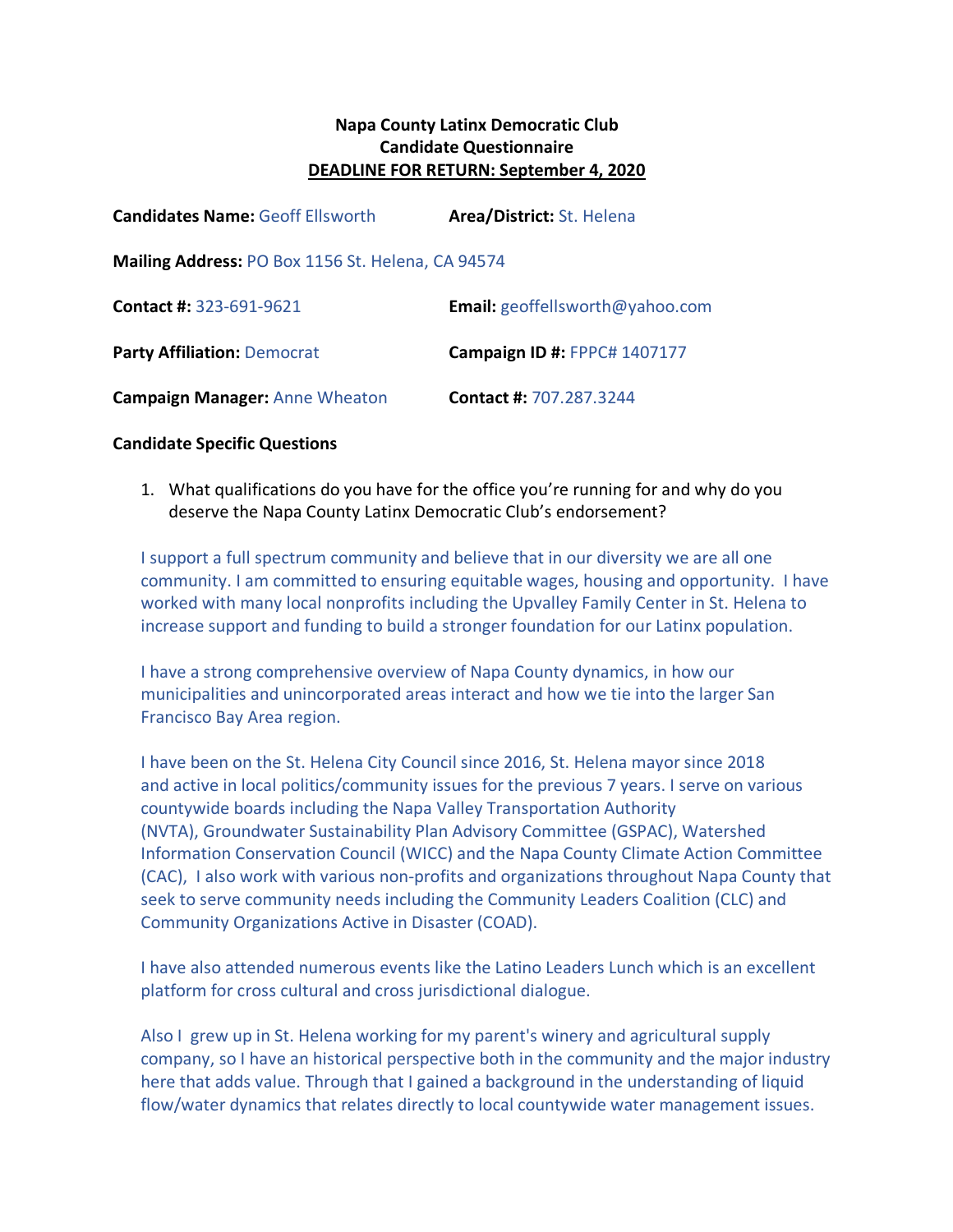2. Please include an example of your leadership on Latinx issues? Also, what will you do as an elected official to ensure that POC and our Latinx communities are represented?

I have advocated for increased diversity training and prioritized discussions on racial and social equity, living wage, equitable and affordable housing, and equitable water distribution which are all critical elements and components of serving our whole community. In St. Helena we have prioritized funding to our underserved communities to help build a stronger foundation for the future.

I also helped form a local St. Helena Community Multicultural Group and have promoted numerous multicultural and bilingual events to help integrate and celebrate cultural differences and possibilities for cross cultural synergies.

In these efforts I have also reached out to the Mexican Consulate in San Francisco to participate in our Cinco de Mayo and September 16<sup>th</sup> Celebrations, to strengthen the bonds of partnership as we more fully recognize the friendships of our countries and the significant cultural and economic contributions of our Latinx community.

### 3. What are your top three priorities, and how will you ensure that you accomplish those?

Water/Climate security, Housing and Equitable living. I will continue to advocate and push on policy to achieve these goals. Listening, seeking varied perspectives and working collaboratively with others has been a successful means to gaining consensus on many long delayed issues in St. Helena.

I want for the future to see a systemically balanced, well integrated and productive community that extends through our municipalities and unincorporated areas. Fostering a more balanced and diversified economy will help sustain all of our residents through climate emergencies, disasters and economic downturns.

Water is the cornerstone of our communities and industries; working to employ the most equitable water distribution while investing in modeling, monitoring and sustainable approaches will ensure a successful future for all that depend on this precious resource.

Climate is an issue we are all contending with from environmental impacts to fires, water security and the change in our local microclimates. We need to be nimble and resilient to adapt to changing climate dynamics. Working closely with the agricultural community gives an opportunity for Napa County to be trailblazers in employing the latest practices in concepts such as carbon sequestration, water conservation and low impact farming. Sustainable and regenerative practices will ensure that Napa County is always relevant in the farming sector while building climate resilience.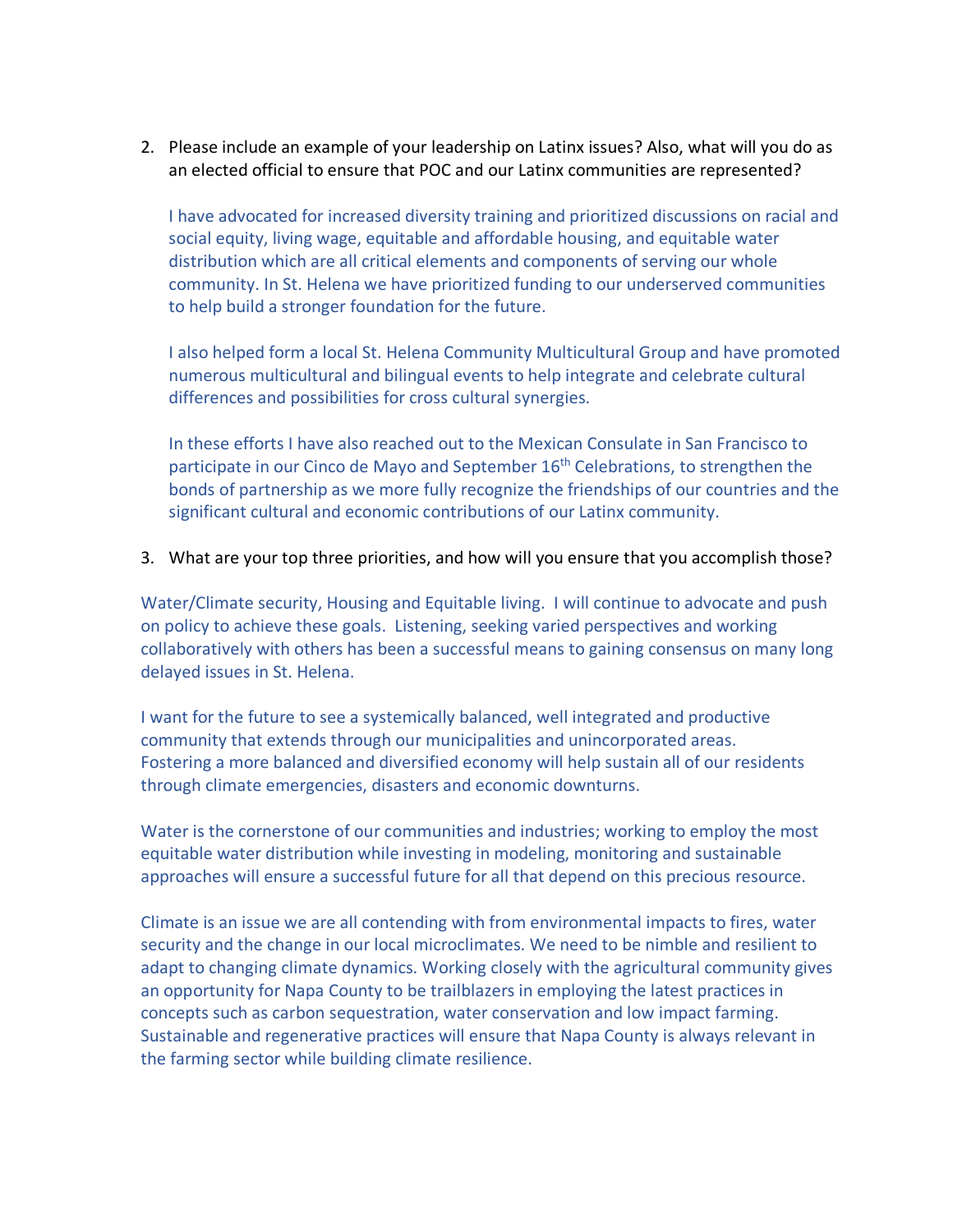Housing for our workers to live and work in our community is a big issue. The benefits are considerable when we can support our workers with equitable pay and affordable housing. Having people living and working in their community not only keeps their tax dollars circulating in the local economy but also boosts the local community through our schools and organizations, and keeps a pride in place. Keeping workers local also helps mitigate the impacts of traffic on our strained roadways, though it important always to factor in considerations of scale as it relates to our small towns, rural county and our shared resources.

Equitable living means finding ways, including concepts such as a living wage, housing equity and employee equity to work in balance as a full spectrum community.

#### **Issues**

4. Latinx community members are often deemed essential workers, what will you do to mitigate the effects essential workers suffer during this pandemic, including your employees?

Making sure coverage of social services and funding for social services is being provided during emergencies like this, particularly for those with little margin or reserves. Supporting those in need and identifying any gaps will give us a greater understanding and how we can address these deficiencies. Any community is defined by how they care for their most vulnerable and I am committed to caring for all those in need, and helping them build a stronger foundation for the future.

5. How will you tackle the next upcoming natural and public health disaster and how will this plan actively engage the Latinx Community? What is your plan to ensure that disaster planning is culturally competent and provides language access?

Communication is key during any emergency and bilingual communication needs to be broadcast to the entire community at the same time. This can be achieved by prioritization of the discussion on communication and offering a broad means of communicating on all platforms such as city alerts, nixle, television, social media, radio and cross jurisdictional coordination of our public safety and public information officers.

A cornerstone of my leadership has been messaging in both English and Spanish. I have worked hard as mayor to provide personal communication to our community, and anything that I send out I strive to provide in bilingual formats. I recognize the inequities in our current system and hope to amplify the voices of those that are being under served and under represented.

Building communication and trust BEFORE any disaster or event occurs is a necessary component of this and I am actively working on communication networks to shore up those gaps.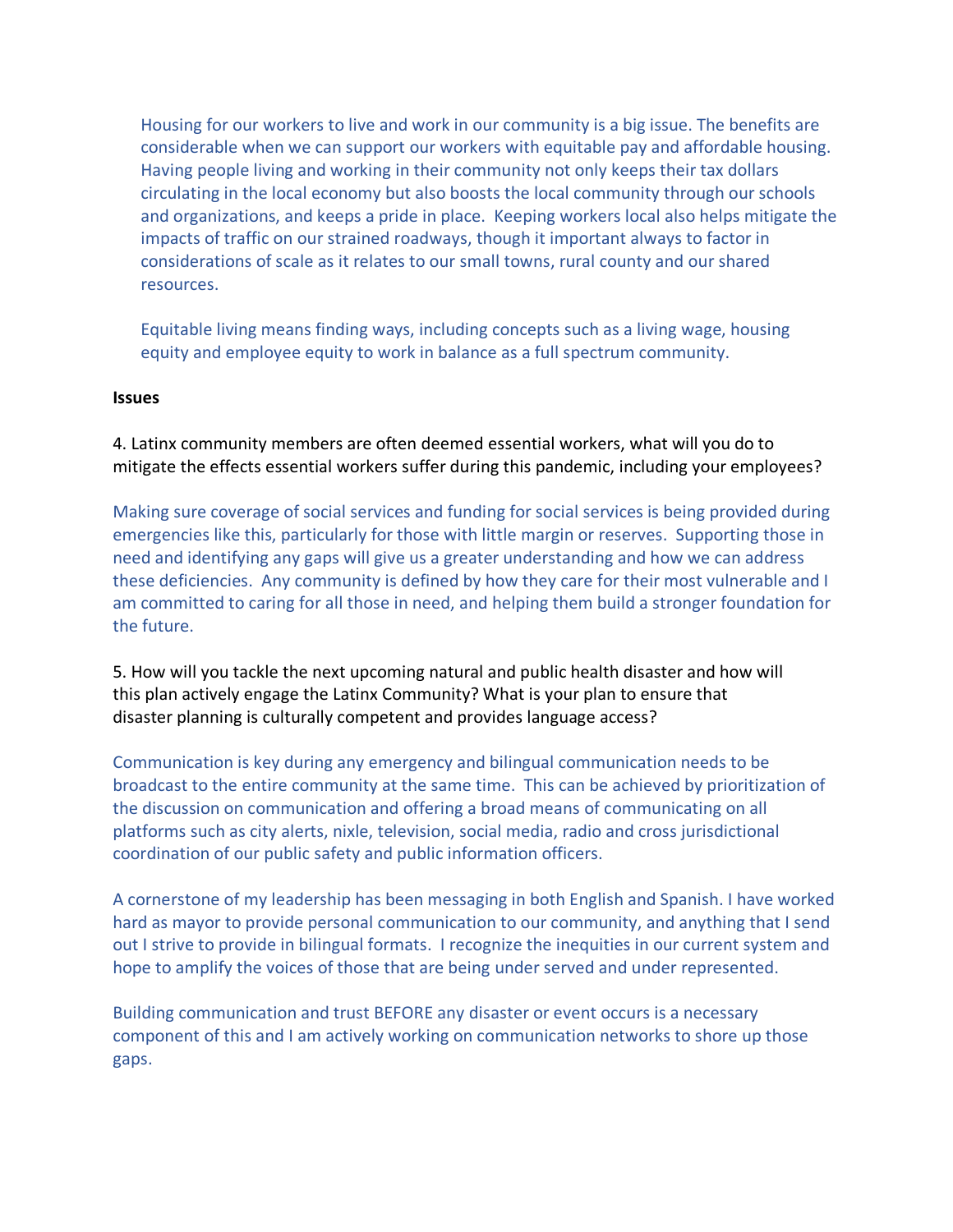6. What is your stance on Black Lives Matter? How do you link this movement to the needs of the Latinx community?

The Black Lives Matter movement and racial justice/social justice are of critical importance broadly and locally as well. I am proud and heartened to see St. Helena community members holding a peaceful weekly BLM protest at Lyman Park each Monday and I try to attend each week to show my support.

In St. Helena we are also advancing on the conversation through public policy – we have held a special meeting and review process on police policy and practice, and we are having an upcoming Town Hall scheduled on racial justice and social equity where we can identify action items to implement and shape our public policy.

The BLM movement links to the needs of our Latinx community by highlighting systemic inequities that have similarly marginalized our Latinx community - economically, culturally and racially. The BLM movement is holding the system that leads to these inequities accountable, and it is in this window that we can also identify and work to repair long term systemic inequities to our Latinx community.

7. What is your stance on re-appropriating police funding? What does this mean to you in your role and what policies will you pursue to address this call to action?

The reasons are clear for people wanting to look at reform and in St. Helena we have been swift in response and are engaged in community discussion and action. The City of St. Helena has moved forward briskly in reviewing our police protocol, policies and procedures we are advancing in our commitment to racial equity and justice.

We have a well diversified police department and in our recent town hall meeting on police use of force policies our police chief gave the community, city staff and city council an overview of our policies. St. Helena has already been practicing progressive approaches in police policy by not employing techniques such a chokeholds and other restraints that have proven deadly in other communities. But we always want to do more.

I appreciated the attentive leadership of St. Helena Police Chief Chris Hartley for issuing an early statement recognizing the significance of what happened in Minneapolis, and what has also occurred in so many cities and communities throughout our nation where lives have been tragically extinguished. As a community and a city we want to make sure our policies and response are matched with the same sense of urgency and concern that our nation has felt.

At the same time I think it is important to remember and recognize that our police officers and public service officers are our front line response in any emergency situation and they have shepherded us through many emergency events, as well as standing watch for our community year in and year out. I want our police to feel supported as we work together towards thoughtful and collaborative steps in reform.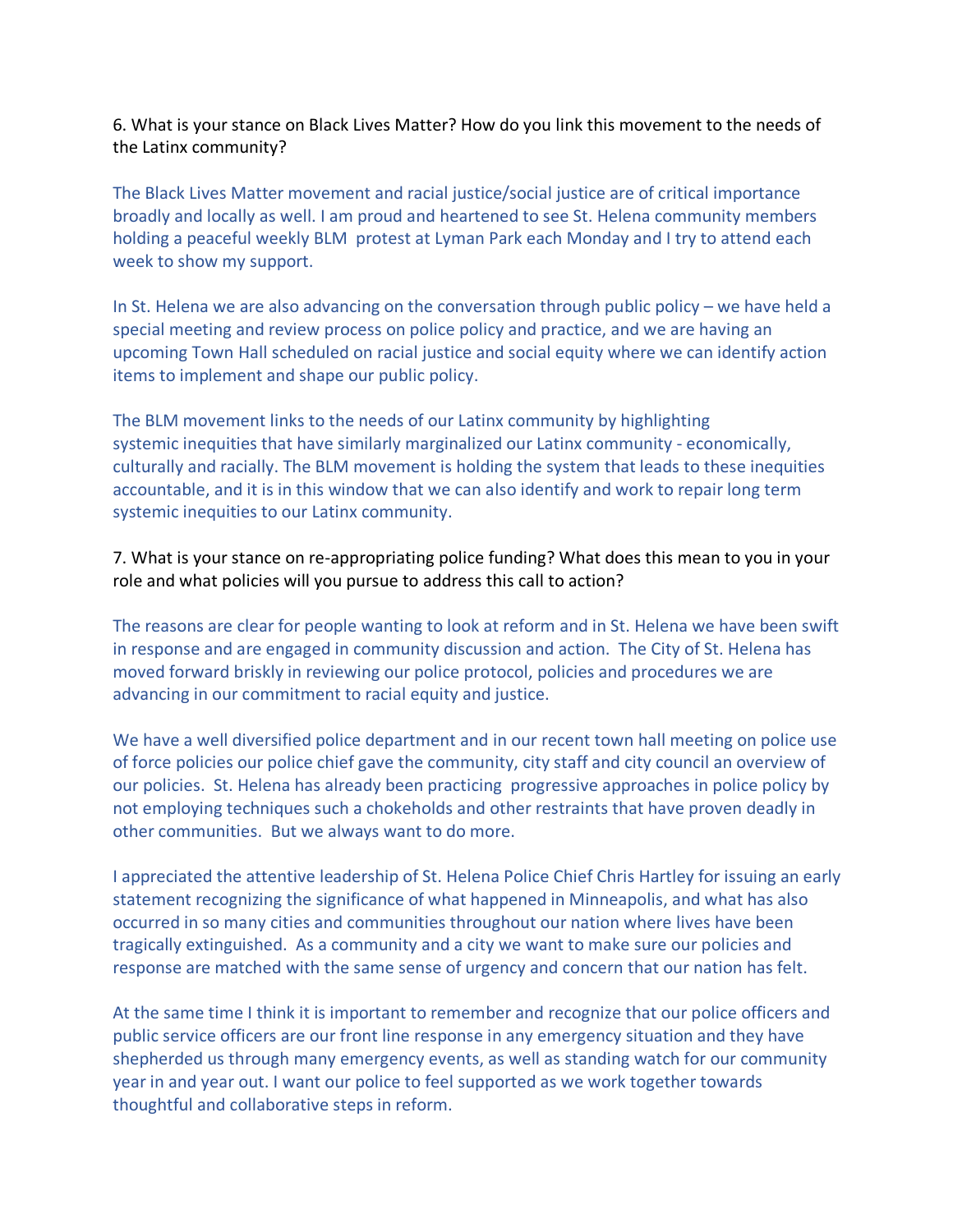As a mayor and city we also took former President Obama's Commit To Action on Police Force pledge – committing to the reform necessary to combat police violence and systemic racism within law enforcement.

I also see a value in partnering with agencies and non-profits that specialize in de-escalation techniques and are trained in mental health and limited physical interaction and response. It is paramount that we address these delicate situations with humanity and a calm to resolve incidents in a non-violent way by employing all resources and techniques available to us. As a community we need to commit to preventing senseless acts of violence from occurring within our communities and robbing families of their loved ones.

Community policing has proven to build good relations and trust amongst officers and their community. Having officers be out in the community walking and on bikes makes them more approachable which changes the dynamic and lessens the power dimension.

I have been humbled and proud to be a part of an ongoing peaceful gathering at Lyman Park each week demonstrating that Black Lives Matter. It is important that our community remains united in peace, and united in our commitment to each other. This is an opportunity for a more peaceful and just future for all people in our Country, in Napa County and in the town of St. Helena.

The tragic events throughout the nation have challenged us to commit more deeply locally to practices dedicated to exercising the highest standards of equality and the fostering of peace and non-violence to protect the liberty and justice of all individuals. This point in history has to be recognized and reconciled for future generations.

8. Families of all ranges continue leaving our community because it is too expensive for them to live here. Many families are doing long commutes in order to work here, therefore increasing their carbon footprint, missing on important family time, and much more. What is your commitment and plan to increase workforce housing so families that work here are able to live here? And what will you do to help keep families that are living here to remain here (e.g. increase the quality of life, health and wellness, youth and children activities, etc.…)

Housing for our workers to live and work in our community is a big issue. The benefits are considerable when we can support our workers with equitable pay and affordable housing. Having people living and working in their community not only keeps their tax dollars circulating in the local economy but also boosts the local community through our schools and organizations, and keeps a pride in place. Keeping workers local also helps mitigate the impacts of traffic on our strained roadways, though it is important always to factor in considerations of scale as it relates to our small towns, rural county and our shared resources.

With our proximity to the San Francisco Bay Area we can be a hub for innovation, higher paying jobs, equitable pay and more equitable living. In investing in a diversified economy we can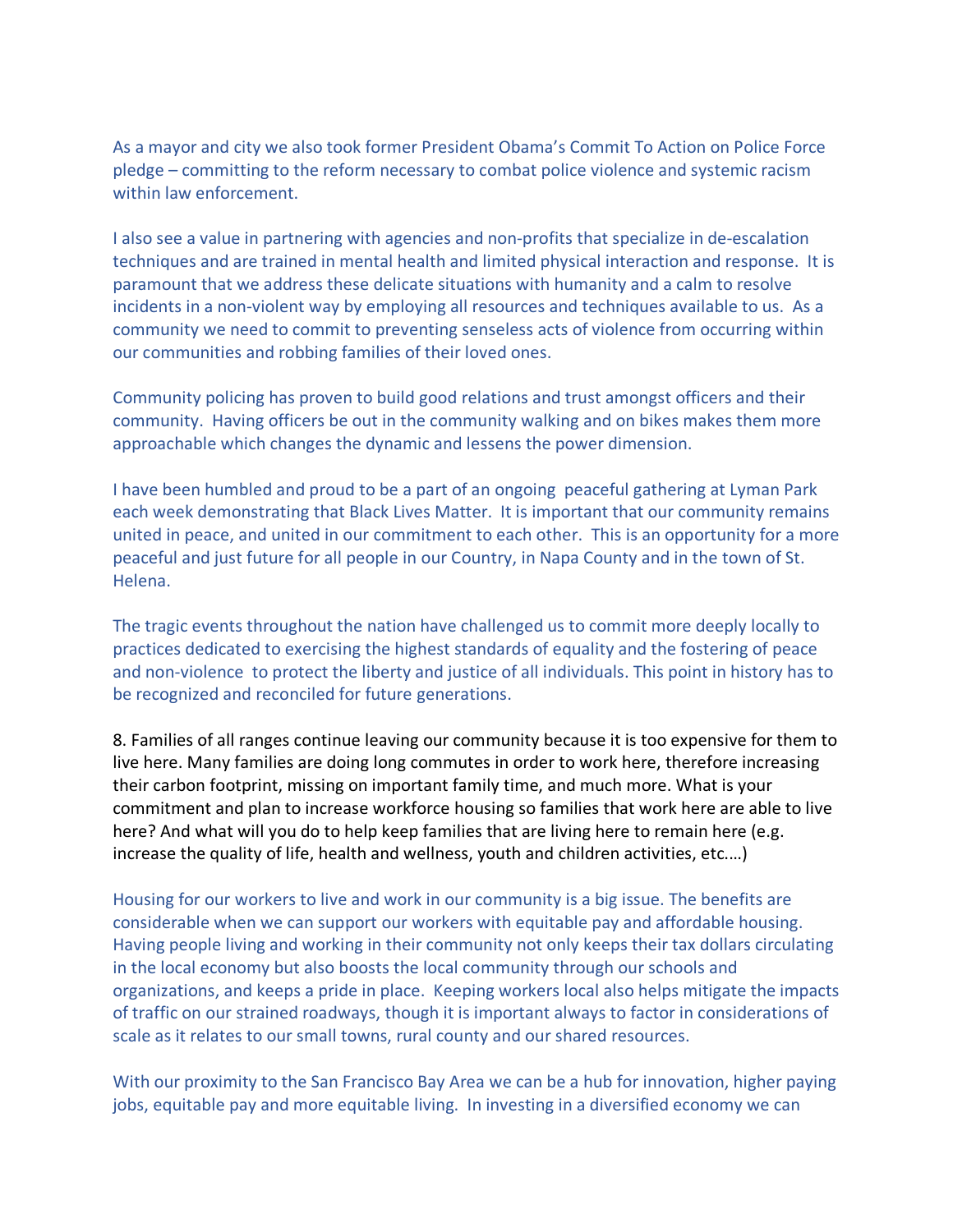foster a path to homeownership and an opportunity for our young people to thrive and build equity here in Napa County.

Napa County has higher education institutions (Napa Valley College, Upper Valley College, Pacific Union College, Culinary Institute) and a huge healthcare sector (Adventist Health in St. Helena, Queen of the Valley Hospital, many private practices throughout the county) and these are institutions that can become partners in education and higher level job growth.

Employment opportunities should be broader for our people here, and we should be creating better opportunities for our young people. I would like St. Helena and Napa Valley/County to offer a more diversified economy and workforce. Currently our young people, working parents and community members are often being limited to lower-wage jobs.

Our young people should grow up believing they can be the next great engineer, surgeon, architect, author, artist or entrepreneur etc. and I would like to see those dreams be able to be realized in the community that they grew up. We want to foster a town where our young people of all social and racial backgrounds can return to and start their careers and foster the next generations. To achieve this we need to rethink our current model and start fostering and employing industries and businesses including tech/biotech/medical tech that can offer employment opportunities and careers that can provide growth, quality pay and thoughtful compensation that include equity options. This will allow our youth and community to have a pathway to homeownership and building personal equity.

We need to require a living wage and also aspire to greater heights where we can offer job opportunities where people can not only survive but thrive.

Also we can also be trailblazers in employing sustainable, regenerative practices in agriculture that are rooted in good land stewardship, promoting our world class wine region with ideas like regenerative ag, reforestation, biochar, carbon sequestration and dry farming, as well as workplace innovations regarding housing, transportation, wage equity and social equity.

Our social and governance structures are the foundations upon which our industries thrive, and in these areas too we can be innovative. Fostering new diversity in our local economy that complement our existing sectors will also provide a consistent and stable platform to benefit our entire community moving forward.

9. Do you believe it is the role of elected officials to take policy steps to assure adequate affordable housing? Yes X No

9a. Specifically, what suggestions do you have to make housing more affordable? And would you support requiring new developments to set aside a certain percentage of affordable housing?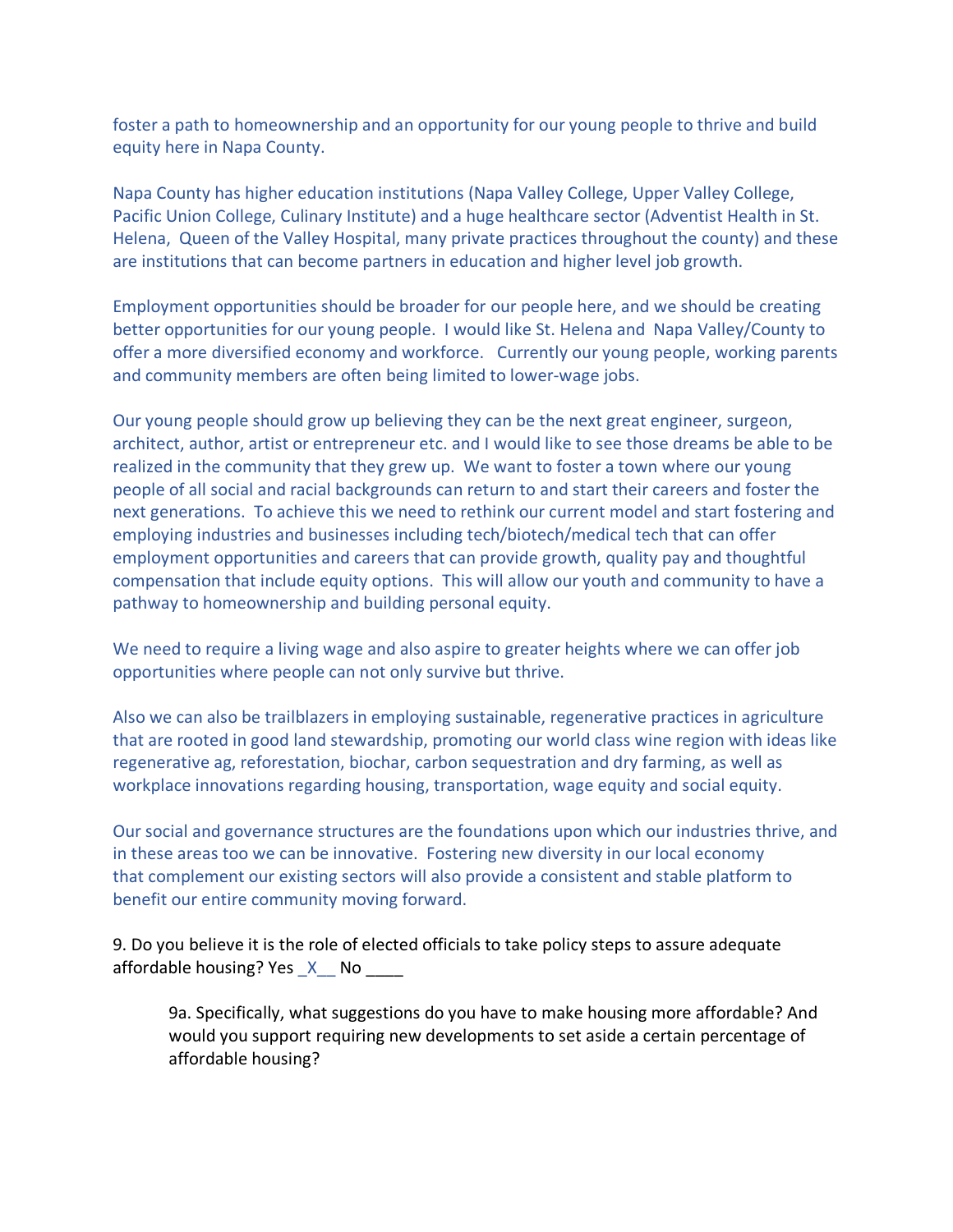Absolutely it is the role of public officials to address affordable housing. The housing component is a clear reflection of the inequities in our community and the crippling effects of low-wage jobs. I am supportive of paths and industries that properly compensate and care for their workforce. We need to move into a different mindset when it comes to industry and employees. I believe in not only providing equitable pay and benefits to employees but also offering incentives and paths for long-range success including prioritizing housing and housing equity.

Employee Owned business models are of great interest to me as is workforce housing. Offering housing and paths to homeownership are key to strengthening our community, schools, organizations and non-profits. We need to invest in the people who sustain our businesses and local industry. I would like to see the business model moving forward offering employee stock options, pathways to ownership or ESOPS, along with incentive benefits like housing, healthcare, transportation incentives and more.

New development and projects need to be required to provide affordable housing not as small stipend payment towards potential projects but actual tangible, livable housing to sustain a portion of their workforce. It is disheartening to see projects approved and move forward yet the affordable housing commitment seems to get widdled out of the equation. We need to do better and close the gap on these loop holes.

A few tangible solutions on the housing front would be:

- $\circ$  Land banking and seeking opportunities with city land to create a hybrid of affordable housing for all ages, walking paths, outdoor space, community gardens and community centered hubs.
- $\circ$  Partnering with nonprofits and industry to accommodate appropriately scaled multi-site housing balanced across the city, using land banking as a part of this.
- $\circ$  Partnering with first time home buyers in financing strategies to the benefit of both sides.
- o Fostering relationships with businesses and local industry that invest in workforce housing and livable wages.

10. According to a report from July 28<sup>th</sup>, 2020, homelessness has continued to increase for the last several years in Napa County. In 2016, 317 people were reported to be homeless. In 2020, it reported 464 people. What can you do in the role you're running for to address this important and growing issue?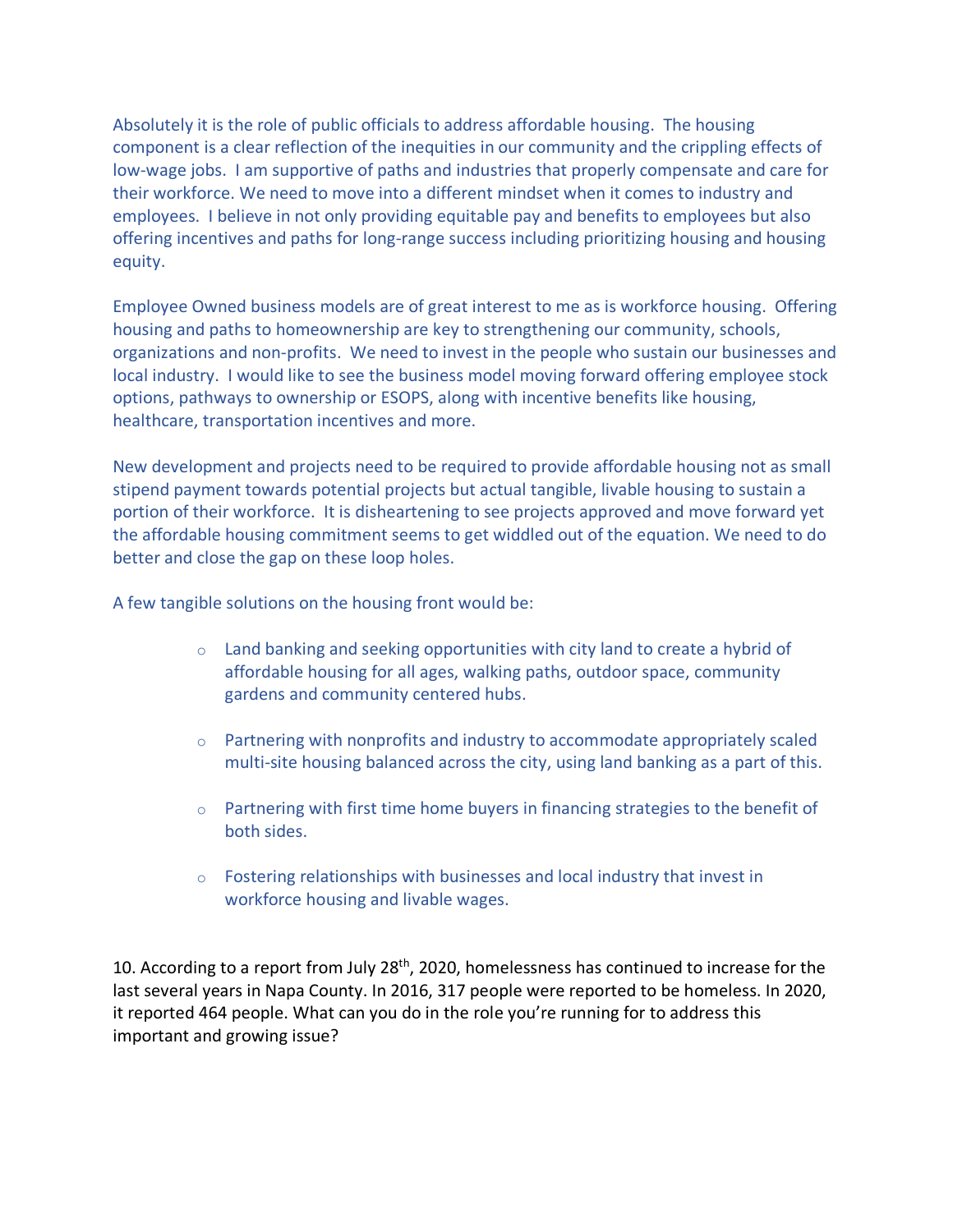This is a sad and tragic reality that our residents and community members are facing. Napa County has tools and networks of social services that are a foundational model that can help us identify the needs of our homeless community and match the resources to these individuals.

Homelessness is a complex and challenging issue with various causes that we must recognize and respond to in the most humane and thoughtful manner. We are fortunate to have many non-profit community aid partners in Napa County. I would like to see us engage with these partners and the experts who specialize in homelessness to work towards funding the agencies and organizations that are equipped to offer the services and care that is needed to bridge people from the streets to shelter and care.

There have been some progressive approaches to homelessness in other cities with concepts such as the tiny home movement and that is something that might be worth exploring in conjunction with organizational services that can help aid individuals not just with homelessness, but also address some of the other life challenges that lead to homelessness and that our homeless population is grappling with.

# 11. In the role you're running for, what can you do to help ensure that transportation meets the needs of youth, working people, families, and seniors?

A consistent, clean and reliable source of public transportation is key to minimizing the traffic on our roadways. The railways are another untapped resource that would be a strong tool in decreasing the number of vehicles on the roadway.

Exploring a ride-sharing economy and getting people acclimated to a new way of transportation is something that I think young people are more receptive too and also offer tremendous cost savings to individuals and families. There are also some creative and adaptive ride sharing apps that engage people in more of a shared and communal vehicle investment.

Industry and workplaces have opportunities to be trailblazers in these arenas by offering ridesharing incentive packages, employing bikable routes and providing charging stations to encourage the investment in electric vehicles. I am in support of tiered start times and workplaces to offer flexible schedules to accommodate ridesharing. Telecommuting is another way to decrease the vehicles on the roadways which we have seen as a great success firsthand with the effects of COVID-19.

Increasing our bike culture and offering greater pathways in the community for safe bikable transportation can invite more engagement. Making our cities more bikable and bike friendly with bike paths separate from the roadways, bike racks and bike/pedestrian crossing are all positive investments for mitigating our traffic challenges.

I have also actively engaged the Napa Valley Bike Coalition and support their efforts as well as the VineTrail project that will offer a direct line from Vallejo up to Calistoga upon completion. The solutions are there, we just need to invest in them and employ them.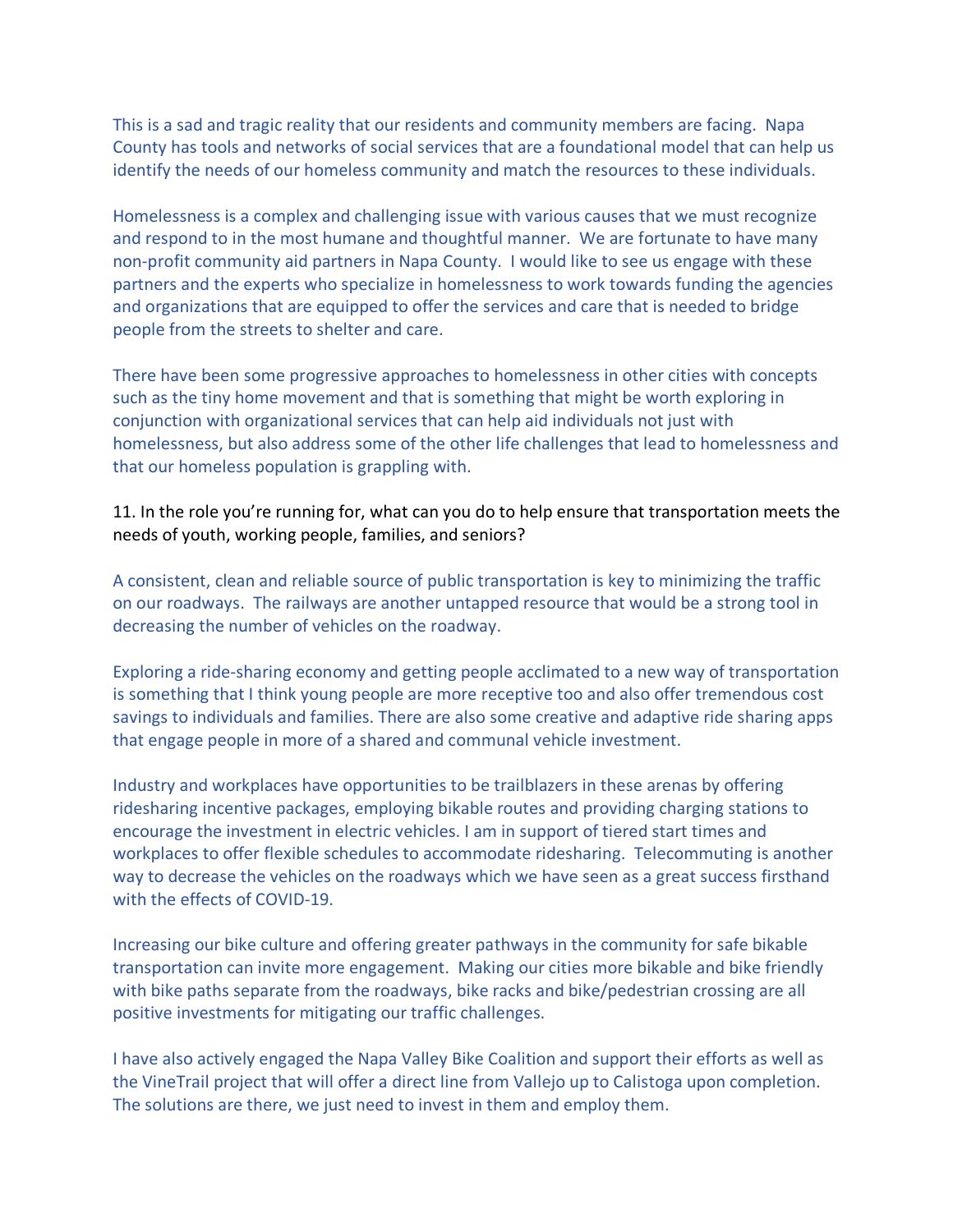12. What action steps will you take to diversify the local workforce in your city or town? Additionally, what hiring processes will you pursue to increase the diversity of your City/Town's staff, and boards and commissions?

While our city government and many of our local businesses are already actively employing a diverse workforce, I think areas for great improvement with businesses are in work force wages, benefits and creation of higher level jobs, and the ladders to get there. I feel the bilingual capabilities of many in our Latinx community can be a tremendous resource that can work into these efforts.

I also see considerable need for change and improvement with our board and commission processes as our public offices, boards and commissions are currently not accurately reflecting the demographics in our community.

A change in this is long overdue and I feel more encouraged recently with increased participation in local community and political efforts by our Latinx population, with the type of organization and leadership to bring the changes we need to see.

As the landscape and makeup of these elected and appointed positions takes shape through a collective effort, I believe more diversity will ensue and the population in the community will be reflected in these leadership positions.

12a. Do you support a policy where aspiring citizens can serve on boards and commissions? X Yes No

Absolutely, the input and perspective from aspiring citizens is very valid and would be extremely informative and valuable to a board. I would want to be sensitive to the concern that this role may expose them in unintentional ways or put them in danger or jeopardy. This is where a legal path to citizenship is critical to offer protections for someone to openly participate.

13. Racial Gaps In Maternal Mortality Persist. Black mothers die at a rate that's 3.3 times greater than whites, and Native American or Alaskan Native women die at a rate 2.5 times greater than whites, according to a report from the Centers for Disease Control and Prevention. Would you work to decrease maternal mortality among women of color, protect reproductive rights and a women's right to choose?  $X$  Yes No

A woman's right to choose is wholly her own and paramount for women's health and women's rights.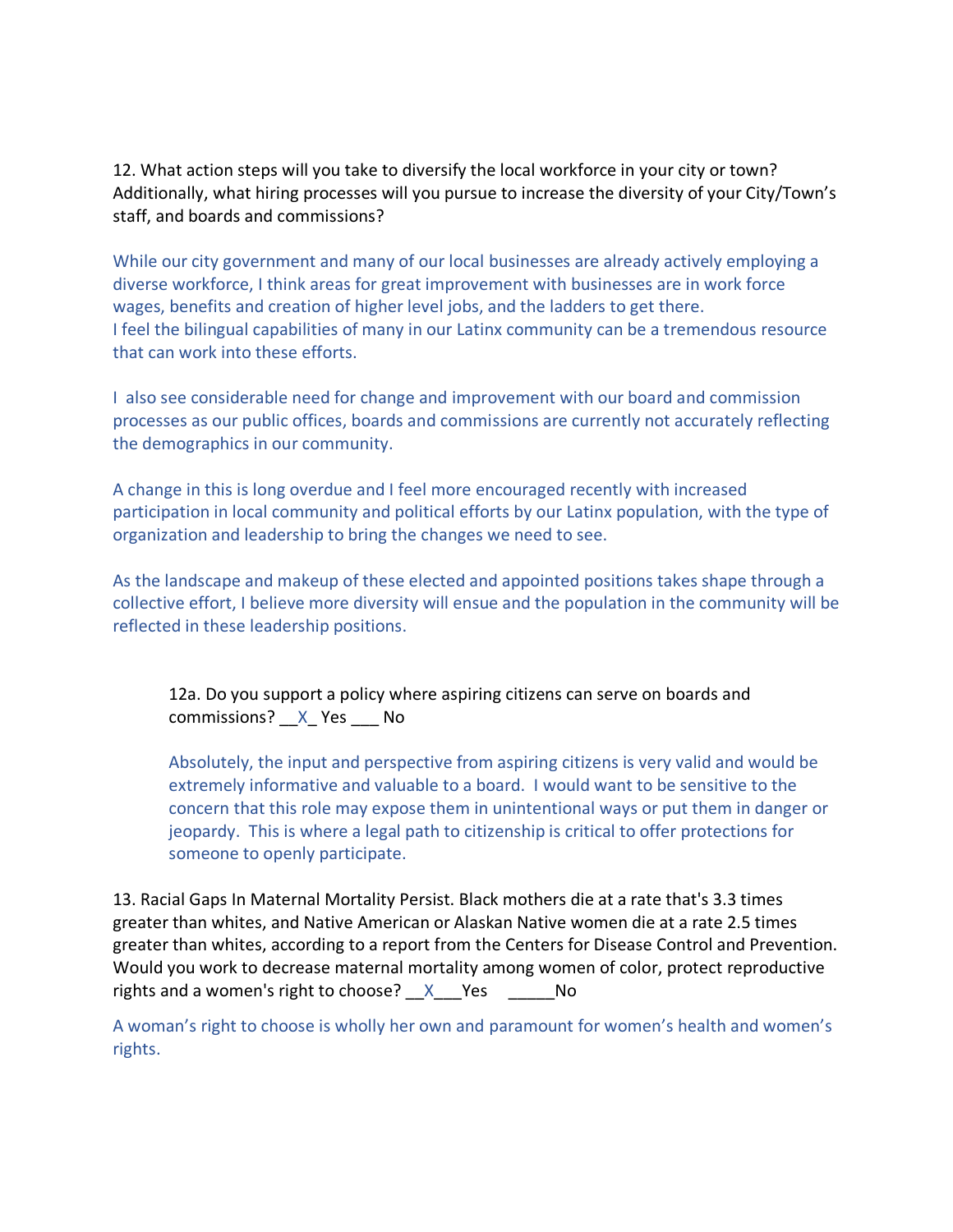Access to affordable and equitable healthcare is critical especially in underserved sectors in our society. Early education and universal access to healthcare are key in addressing these inequities. Woman need to have access to healthcare but also options in healthcare so they can make informed decisions on family planning, prevention, prenatal care and infant/child care and medicine. I support universal healthcare that could provide this type of support to our full spectrum community.

## 14. What is at least one specific thing you can do as an elected official to address the needs of LGBTQIA+ people?

The LGBTQIA+ are our community and we are theirs, we are not separate. I believe that education is key in making progress on this front. Diversity training that engages people in the discussion of inclusivity and embraces our differences has proven to be an effective and powerful tool in bridging the gap of misunderstanding and "set -in-stone" mindsets. It certainly has helped me to deeper understandings and I would like to foster more of this type of program.

Looking to our youth who seem to have evolved with a greater awareness and acceptance of our differences can teach us all a lot. A clever approach would be having our youth mentor our adults and aging population to gain a greater understanding of what inclusion and acceptance really mean as a society and as a community.

In St. Helena we recently installed a ceremonial flag pole that provides the perfect place to showcase Pride Month and celebrate our diversity. The flying of the Pride Flag is more than just a symbol as it showcases us as any ally and a safe place, demonstrating that we stand together as one with LGBTQIA+ people and can be a resource.

I am also a huge supporter of coming together through celebrations, and hope as we move past Covid to foster more of these types of events that celebrate inclusivity and diversity.

15. What specific things will you do to defend immigration and the economy in our your jurisdiction? And would you consider making the jurisdiction you're running for a Sanctuary Jurisdiction?

Our immigration system is broken and a clearly defined path to citizenship is necessary to address this inequity. Napa County and the City of St. Helena owe much of our economic success to the work of migrant and immigrant labor and it is important we recognize this and create safeguards for the rights of all.

The City of St. Helena provides funding and resources to support local non-profits that provide safe services, guidance and resources for undocumented workers. Humane treatment and respect of all members of our community is necessary for civil progress. Providing refuge and sanctuary as a city and community is something I support.